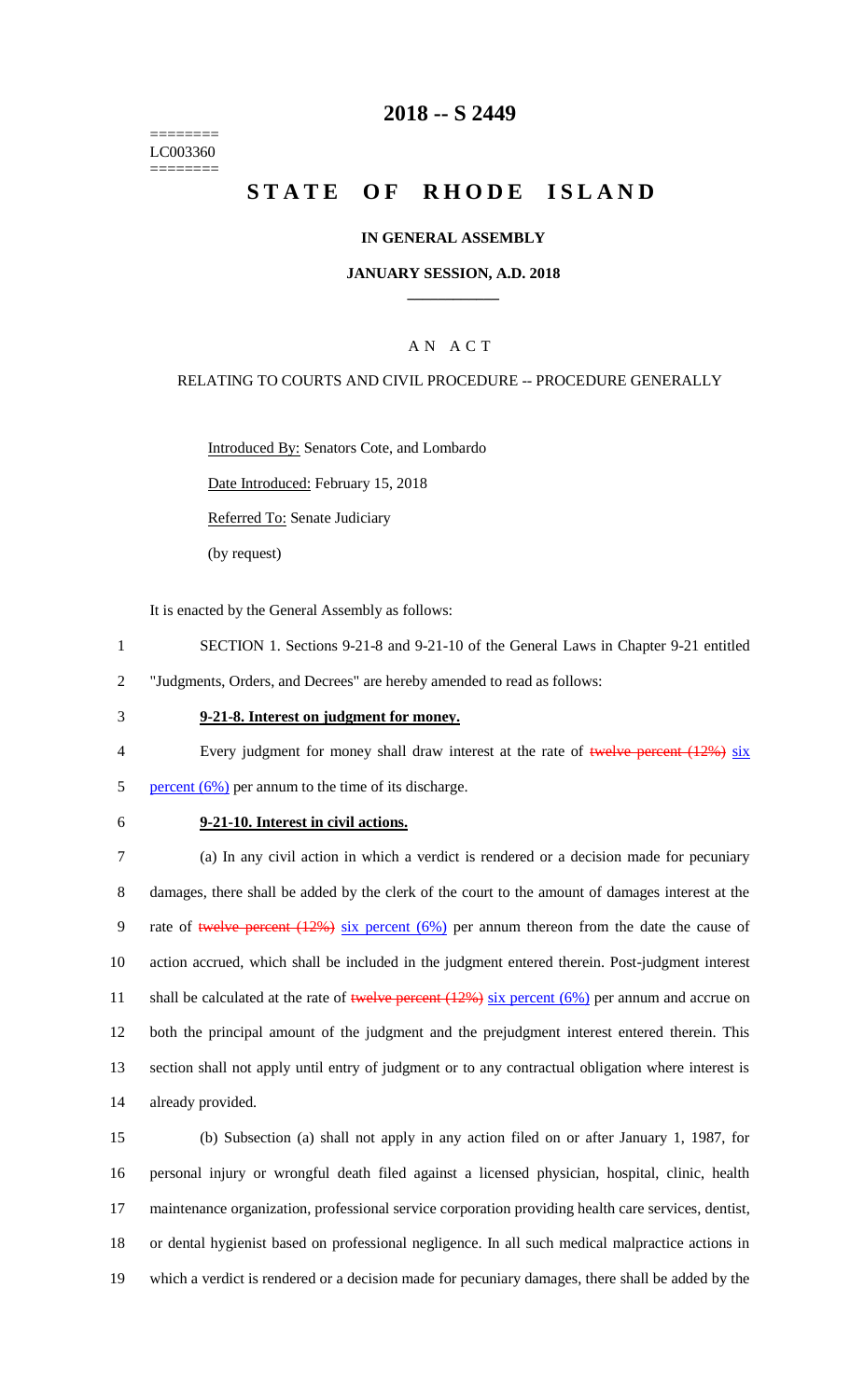- 1 clerk of the court to the amount of damages interest at the rate of twelve percent  $(12%)$  six
- 2 percent (6%) per annum thereon from the date of written notice of the claim by the claimant or
- 3 his or her representative to the malpractice liability insurer, or to the medical or dental health care
- 4 provider or the filing of the civil action, whichever first occurs.

======== LC003360 ========